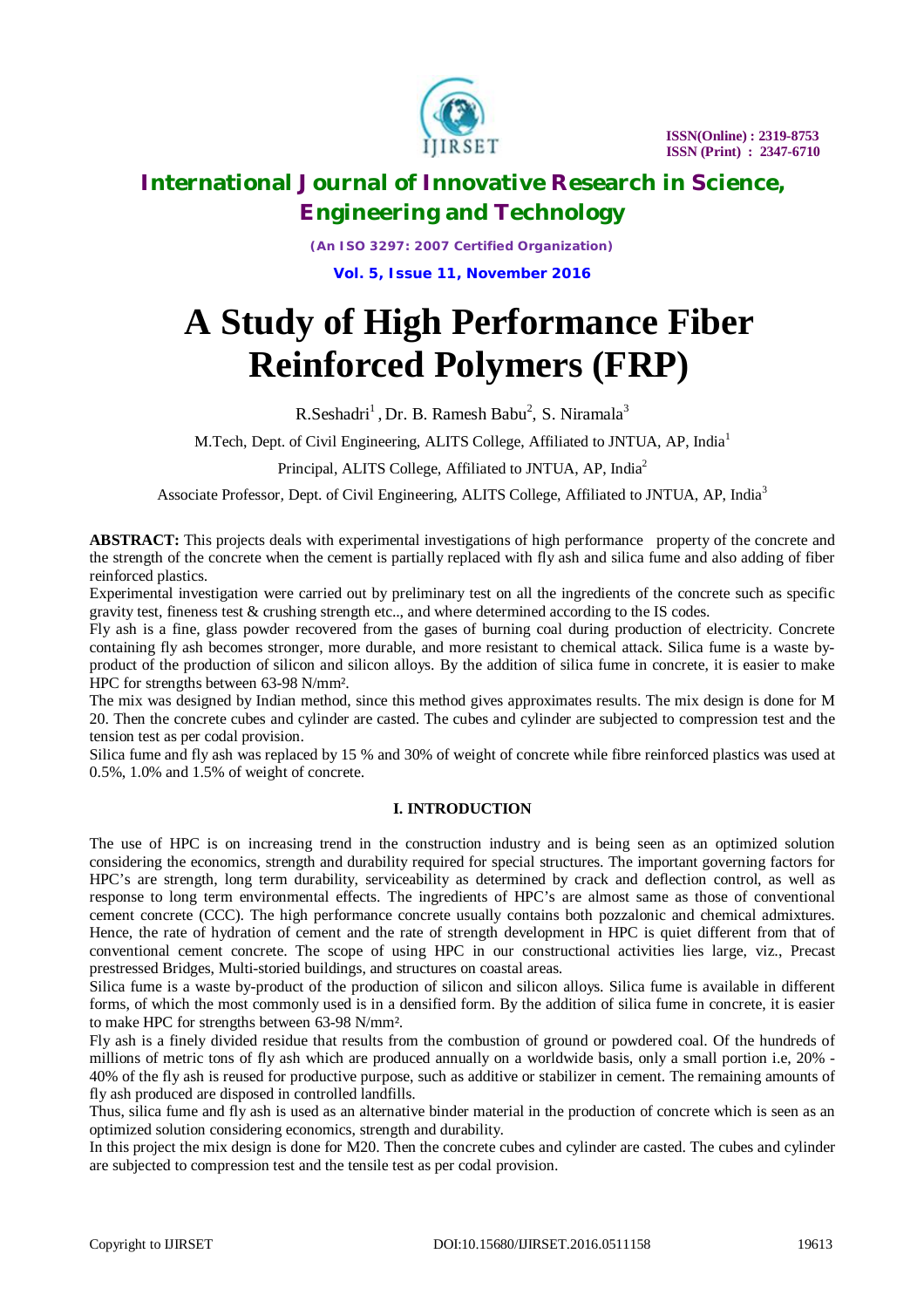

*(An ISO 3297: 2007 Certified Organization)*

**Vol. 5, Issue 11, November 2016**

#### **II. LITERATURE SURVEY**

Research efforts in the last 30 years into understanding the mechanism of cement hydration and the benefits of using alternative materials to replace have been responsible for a great improvement in concrete strength and durability. These improvements are of significant importance to the corps of engineers because of the large volume of cement the corps uses every year, and because of the high demands we place on performance and durability of the structures we build. In the middle years of this past century, "high performance" of concrete was measured in terms of high strength, and high strength meant using high cement content mixtures with low water-cement ratios. Compressive strength of 45 to 50 N/mm² where considered high strength then, and durable concrete had approximately a 50 years life span. Today, with the many improvements that have been made, high performance can mean many things, and we are routinely capable of producing strength in the range of 100 N/mm<sup>2</sup> and often ask for design lives of 90 years or more.

In fact, today Portland cement based concretes incorporating Pozzolans such as silica fume and fly ash in combination with super plasticizers are known as High Performance Concretes (HPC). In High Performance Concretes, silica fume is used for its chemical and physical benefits. The chemical reaction known, as the "Pozzolanic" reaction, takes place when the Portland cement is hydrated (mixed with water), producing many compounds, including calcium silicate hydrate (CSH) and calcium hydroxide  $Ca(OH)$ . The calcium silicate hydrate (CSH) sometimes called the gel is the source of strength in concrete. When silica fume is added to fresh concrete, it chemically reacts with the calcium hydroxide  $Ca(OH)_2$  to produce additional calcium silicate hydrate (CSH). The benefits of this reaction can be seen in the crucial interfacial zone increasing the bond strength between concrete paste and aggregates, yielding greatly increased compressive strengths and a concrete that is more resistant to attack from aggressive chemicals than the weaker calcium hydroxide found in ordinary Portland cement concretes.

Long-term performance of structures has become vital to the economies of all nations. Concrete has been the major instrument for providing stable and reliable infrastructure since the days of the Greek and roman civilization. At the turn of the 20th century, concrete compressive strength was in the range of 13.8 N/mm², by the 1960s it was in the range of 27.6 - 41.4 N/mm².

As a result, new materials and composites have been developed and improved cements evolved. Today concrete structures with a compressive strength exceeding 138 N/mm² are being built world over. In research laboratories, concrete strengths of even as high as 800 N/mm<sup>2</sup> are being produced. One major remarkable quality in the making of High performance concrete (HPC) is the virtual elimination of voids in the concrete matrix, which are mainly the cause of most of the ills that generate deterioration.

ACI defines HPC as "Concrete meeting special combinations of performance and uniformity requirements that cannot always be achieved routinely using conventional constituents and normal mixing, placing and curing practices". Such concretes can be either normal strength or high strength. Normal strength concrete by ACI definition is a concrete that has a cylinder compressive strengths not exceeding 42 N/mm². All other concretes are considered High Strength Concretes (HSC). HPC's with 140 N/mm² are currently being used in High rise structures in USA and Europe. Important governing factors for HPCs are strength, long term durability, serviceability as determined by crack and deflection control, as well as response to long term environmental effects.

High performance concretes (HPC) are concretes with properties or attributes which satisfy the performance criteria. Generally, concretes with higher strengths and attributes superior to Conventional concretes are desirable in the Construction Industry. HPC is defined in terms of Strength and Durability. Therefore HPC can be considered as a logical development of cement concretes in which the ingredients are proportioned and selected to contribute efficiently to the various properties of cement concrete in fresh as well as in hardened states.

#### **II. EXPERIMENTAL METHOD**

The most commonly used supplementing cementitious materials/mineral admixtures for achieving HPC are: **1. Silica Fume**

Silica fume is a waste by-product of the production of silicon and silicon alloys. Silica fume is available in different forms, of which the most commonly used now is in a densified form. In developed countries it is already available readily blended with cement. It is possible to make high strength concrete without silica fume, at compressive strength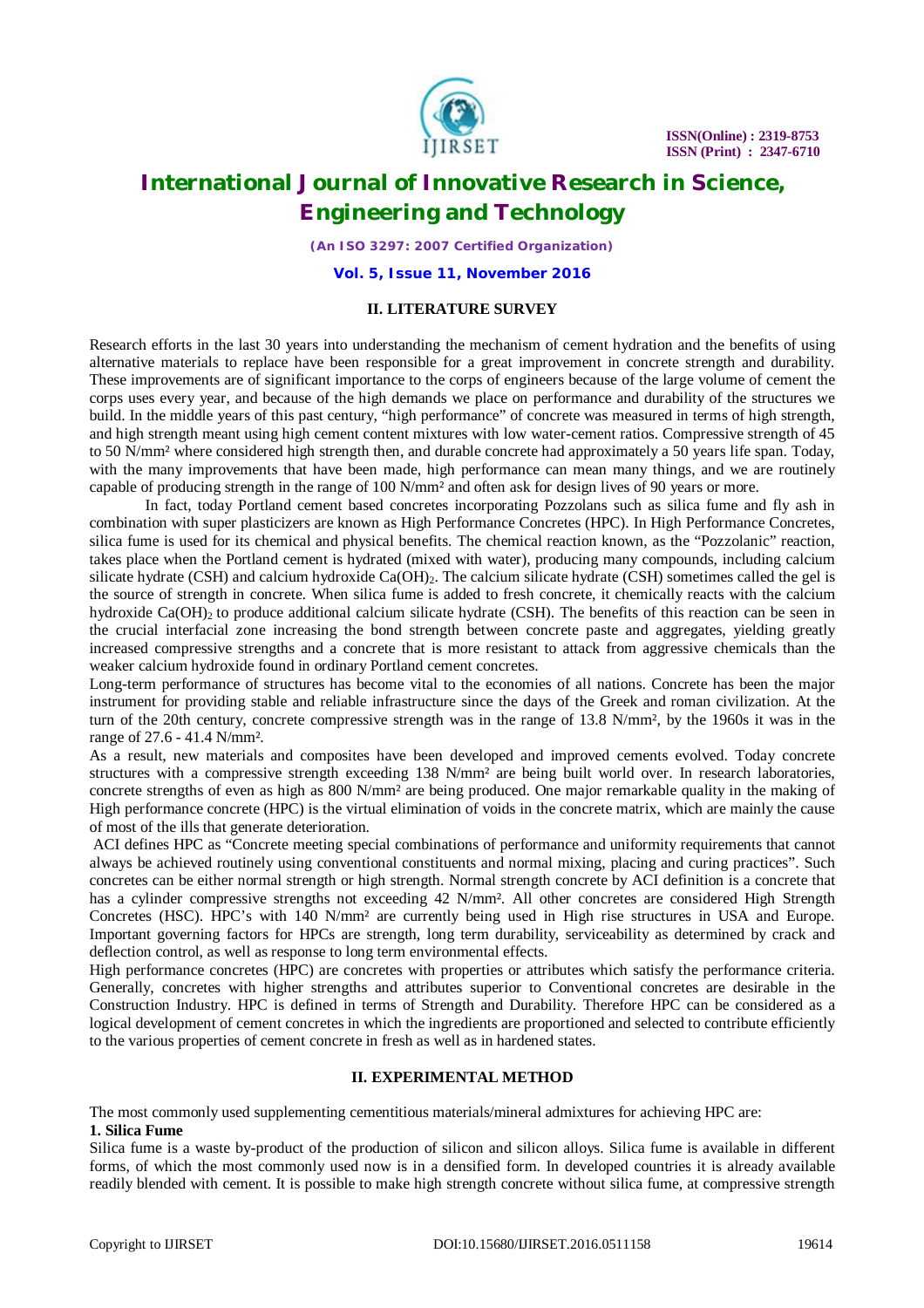

*(An ISO 3297: 2007 Certified Organization)*

**Vol. 5, Issue 11, November 2016**

of upto 98 N/mm². Beyond that strength level however, silica fume becomes essential. With silica fume it is easier to make HPC for strengths between 63-98 N/mm².

| <b>ITEM</b>                                      | % BY MASS |
|--------------------------------------------------|-----------|
| SiO2                                             | 91.5      |
| Al2O3                                            | 0.65      |
| Fe <sub>2</sub> O <sub>3</sub>                   | 0.3       |
| CaO                                              | 0.9       |
| <b>Fineness</b><br>as<br>Surface Area<br>(m2/kg) | 16,000    |
| Specific<br>gravity                              | 2.2       |

#### Table 1: chemical properties of Silica Fume

#### **2. Fly Ash**

Fly ash which is one of the residues generated in the combustion of coal is used as siliceous admixture to the lime mortar. The physical properties and the chemical composition of the fly ash used is given as follows.

| Table 2: chemical properties of Fly Ash |  |
|-----------------------------------------|--|
|                                         |  |

| S.NO           | <b>CHARACTERISTICS</b>                  | <b>REQUIREMENT</b> | <b>AVAILABLE</b> |
|----------------|-----------------------------------------|--------------------|------------------|
|                | $SiO2 + Al2O3 + Fe2O3$<br>% by max, min | 70.0               | 94.13            |
| $\mathfrak{D}$ | SiO <sub>2</sub> % by max, min          | 35.0               | 57.90            |
| 3              | MgO % by max, min                       | 5.0                | 0.49             |
| $\overline{4}$ | So3 % by max, min                       | 2.75               | 0.13             |
| 5              | Loss on ignition % by<br>max, min       | 12                 | 1.46             |
| 6              | Cao % min                               | 0.6                | 0.65             |
|                | K2O % min                               |                    | 0.87             |